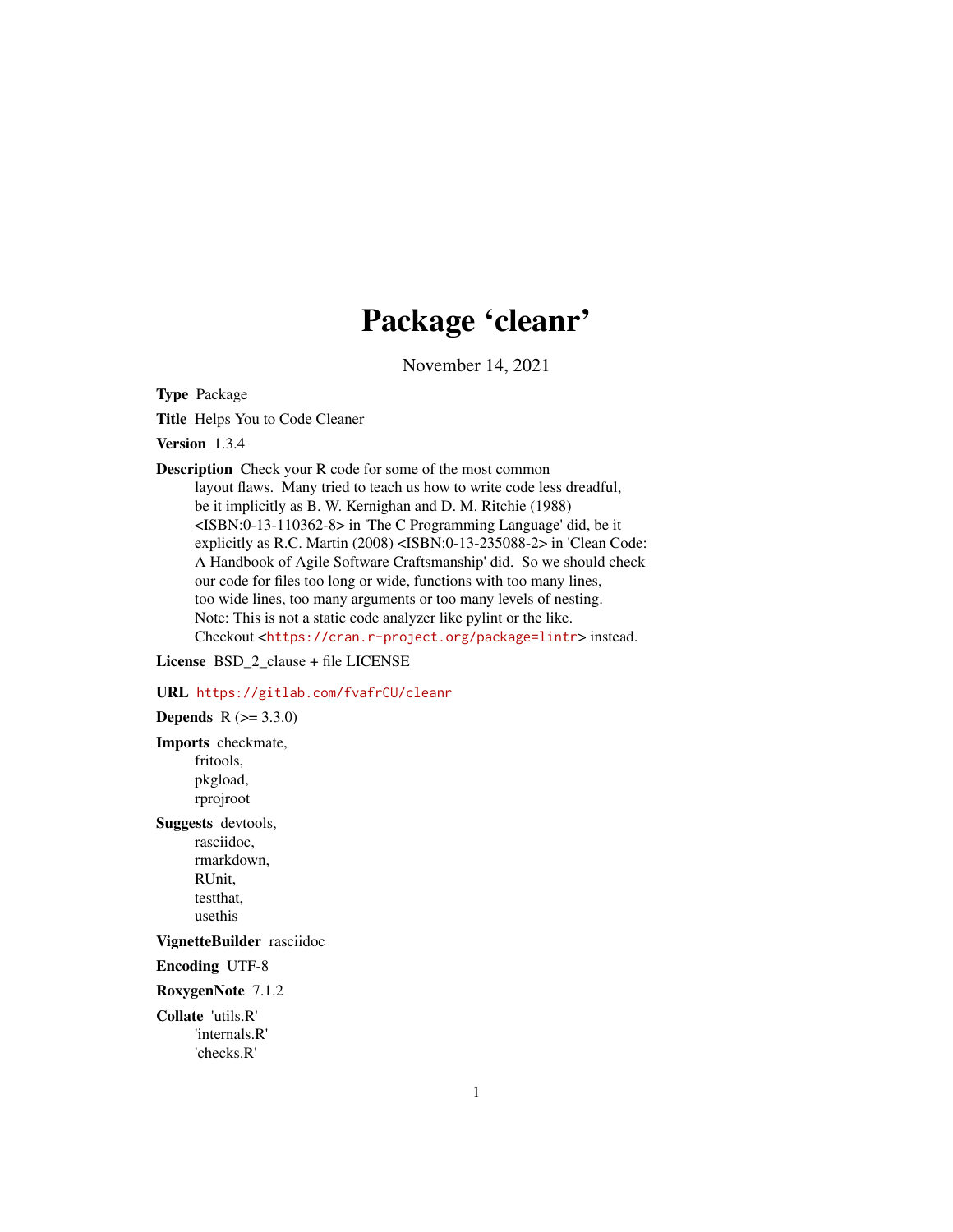```
'cleanr-package.R'
'options.R'
'throw.R'
'wrappers.R'
'zzz.R'
```
# R topics documented:

| Index | 14 |
|-------|----|
|       |    |
|       |    |
|       |    |
|       |    |
|       |    |
|       |    |
|       |    |
|       |    |
|       |    |
|       |    |
|       |    |

cleanr-package *Helps You to Code Cleaner*

### Description

Check your R code for some of the most common layout flaws.

#### Details

Many tried to teach us how to write code less dreadful, be it implicitly as B. W. Kernighan and D. M. Ritchie in The C Programming Language did, be it explicitly as R.C. Martin in Clean Code: A Handbook of Agile Software Craftsmanship did.

So we should check our code for files too long or wide, functions with too many lines, too wide lines, too many arguments or too many levels of nesting.

# Note

This is not a static code analyzer like pylint or the like. If you're looking for a static code analyzer, check out lintr (<https://cran.r-project.org/package=lintr> or [https://github.com/](https://github.com/jimhester/lintr) [jimhester/lintr](https://github.com/jimhester/lintr)).

# See Also

Packages codetools (<https://cran.r-project.org/package=codetools>), formatR ([https://](https://cran.r-project.org/package=formatR) [cran.r-project.org/package=formatR](https://cran.r-project.org/package=formatR)) and lintr ([https://cran.r-project.org/package=](https://cran.r-project.org/package=lintr) [lintr](https://cran.r-project.org/package=lintr)).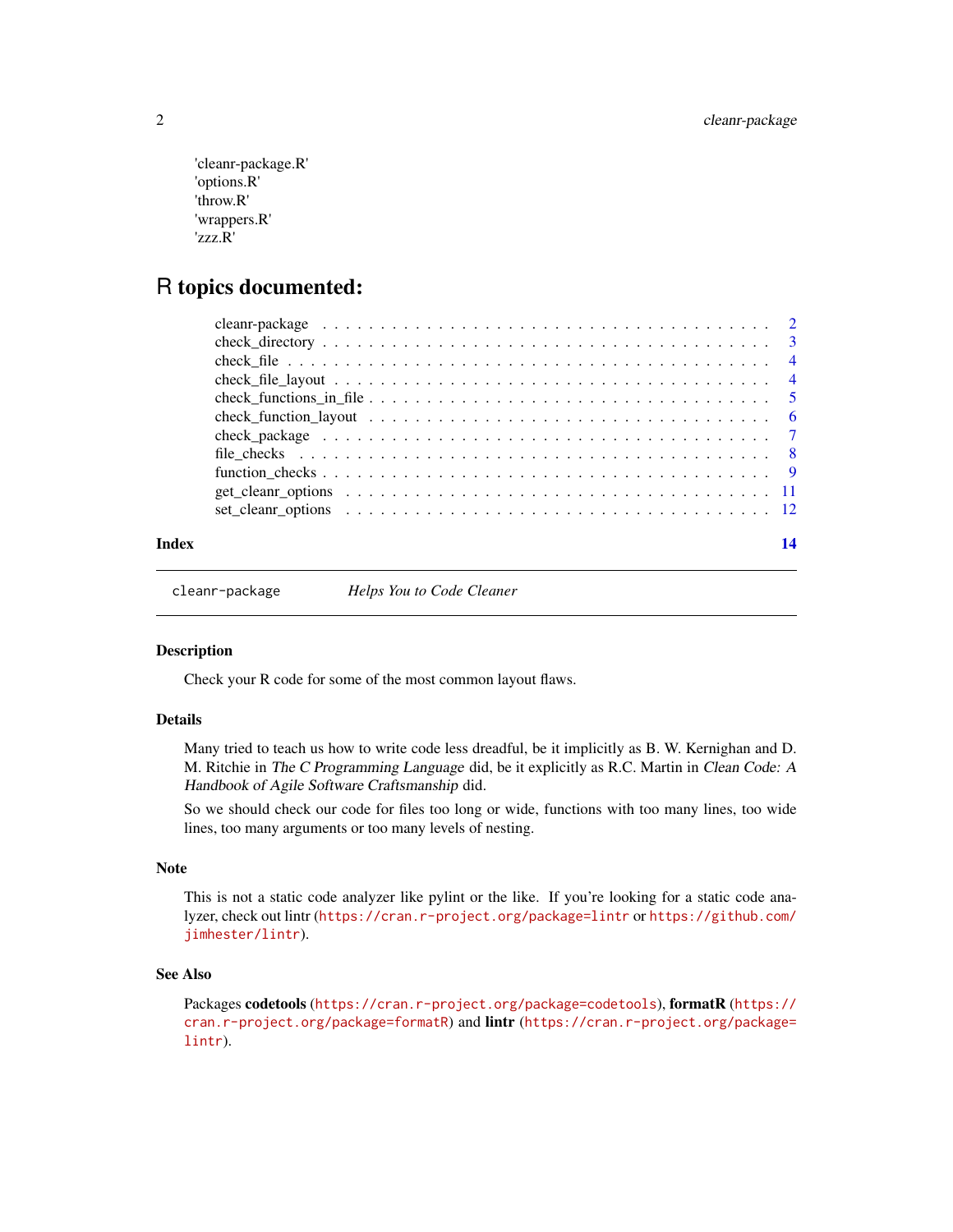<span id="page-2-1"></span><span id="page-2-0"></span>check\_directory *Check a Directory*

# Description

Run [check\\_file](#page-3-1) on files in a directory.

# Usage

```
check_directory(path, pattern = "\\.[rR]$", recursive = FALSE, ...)
```
### Arguments

| path      | Path to the directory to be checked.               |
|-----------|----------------------------------------------------|
| pattern   | A pattern to search files with, see list, files.   |
| recursive | Search the directory recursively? See list. files. |
|           | Arguments to be passed to check_file.              |

# Details

The function catches the messages of "cleanr"-conditions [throw](#page-0-0)n by [check\\_file](#page-3-1) and, if it caught any, [throw](#page-0-0)s them.

# Value

[Invisibly](#page-0-0) [TRUE](#page-0-0), but see *Details*.

#### See Also

[check\\_package](#page-6-1).

```
Other wrappers: check_file_layout(), check_file(), check_function_layout(), check_functions_in_file(),
check_package()
```
# Examples

```
# load internal functions first.
load_internal_functions("cleanr")
print(cleanr::check_directory(system.file("source", "R", package = "cleanr"),
                              max_num_arguments = 8, max_file_width = 90,
                             max_file_length = 350,
                              check_return = FALSE))
```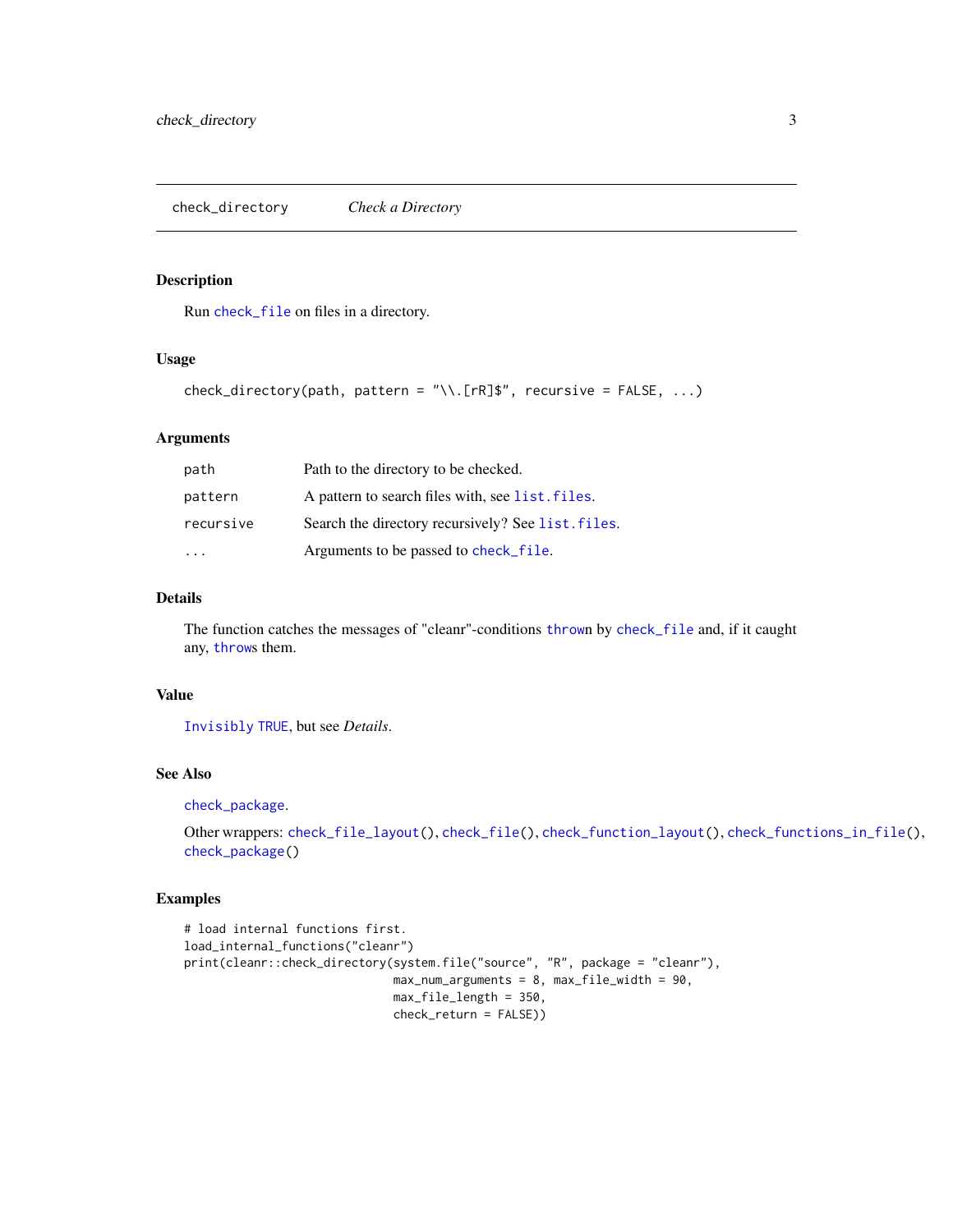<span id="page-3-1"></span><span id="page-3-0"></span>check\_file *Check a File*

# **Description**

Run [check\\_functions\\_in\\_file](#page-4-1) and [check\\_file\\_layout](#page-3-2) on a file.

#### Usage

check\_file(path, ...)

#### Arguments

| path                 | Path to the file to be checked.                                         |
|----------------------|-------------------------------------------------------------------------|
| $\ddot{\phantom{0}}$ | Arguments to be passed to check_functions_in_file or check_file_layout. |

# Details

The function catches the messages of "cleanr"-conditions [throw](#page-0-0)n by [check\\_functions\\_in\\_file](#page-4-1) and [check\\_file\\_layout](#page-3-2) and, if it caught any, [throw](#page-0-0)s them.

# Value

[Invisibly](#page-0-0) [TRUE](#page-0-0), but see *Details*.

# See Also

Other wrappers: [check\\_directory\(](#page-2-1)), [check\\_file\\_layout\(](#page-3-2)), [check\\_function\\_layout\(](#page-5-1)), [check\\_functions\\_in\\_file\(](#page-4-1)), [check\\_package\(](#page-6-1))

#### Examples

```
print(cleanr::check_file(system.file("source", "R", "utils.R",
                                     package = "cleanr")))
```
<span id="page-3-2"></span>check\_file\_layout *Check a File's Layout*

#### Description

Run all [file\\_checks](#page-7-1) on a file.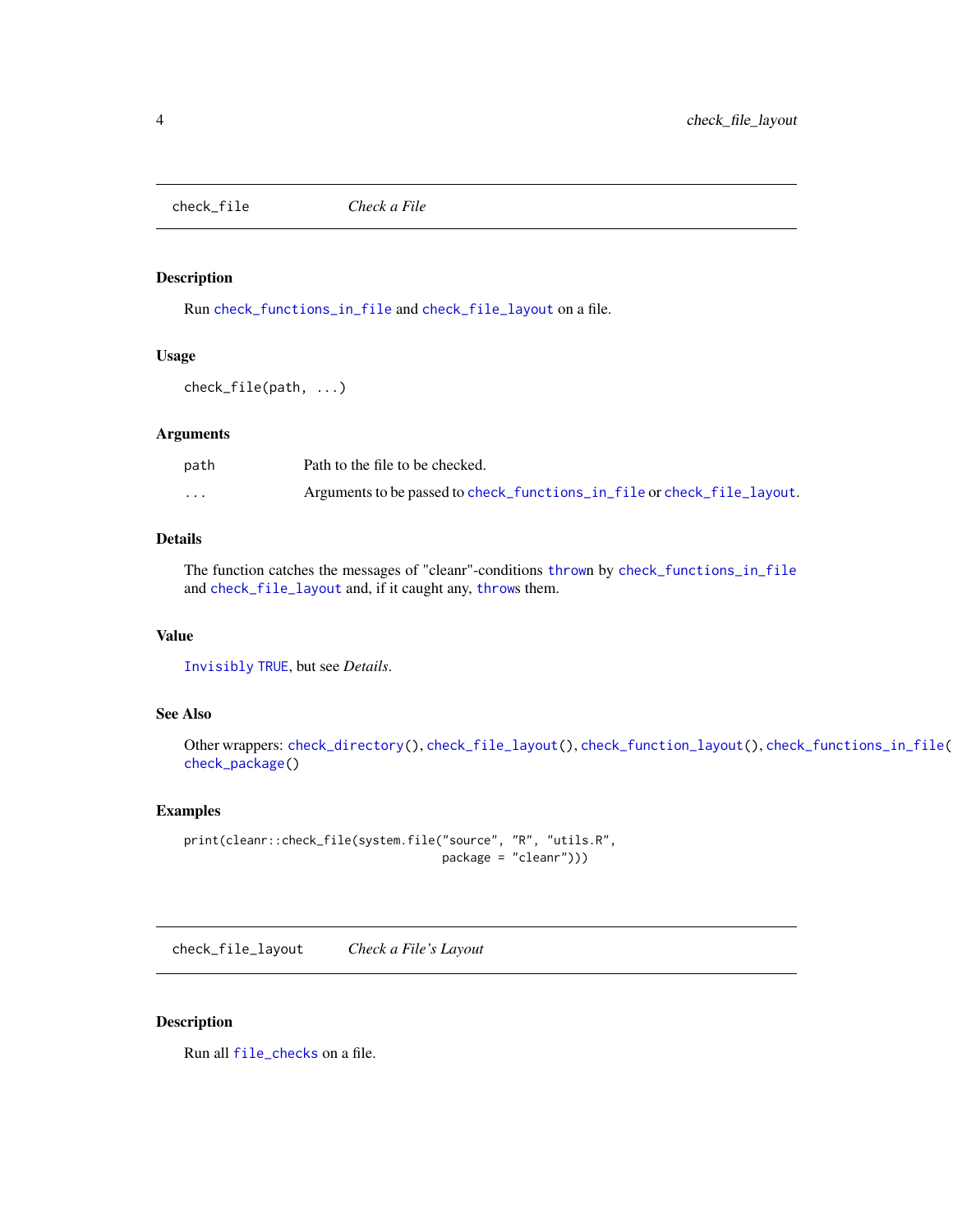<span id="page-4-0"></span>check\_functions\_in\_file 5

#### Usage

```
check_file_layout(
  path,
 max_file_length = get_cleanr_options("max_file_length"),
 max_file_width = get_cleanr_options("max_file_width")
\mathcal{L}
```
#### Arguments

path Path to the file to be checked. max\_file\_length See [check\\_file\\_length](#page-7-2). max\_file\_width See [check\\_file\\_width](#page-7-2).

#### Details

The function catches the messages of "cleanr"-conditions [throw](#page-0-0)n by [file\\_checks](#page-7-1) and, if it caught any, [throw](#page-0-0)s them.

#### Value

[Invisibly](#page-0-0) [TRUE](#page-0-0), but see *Details*.

#### See Also

Other wrappers: [check\\_directory\(](#page-2-1)), [check\\_file\(](#page-3-1)), [check\\_function\\_layout\(](#page-5-1)), [check\\_functions\\_in\\_file\(](#page-4-1)), [check\\_package\(](#page-6-1))

#### Examples

```
print(cleanr::check_file_layout(system.file("source", "R", "checks.R",
                                            package = "cleanr")))
```
<span id="page-4-1"></span>check\_functions\_in\_file

*Check All Functions Defined in a File*

#### Description

Run [check\\_function\\_layout](#page-5-1) on all functions defined in a file.

#### Usage

check\_functions\_in\_file(path, ...)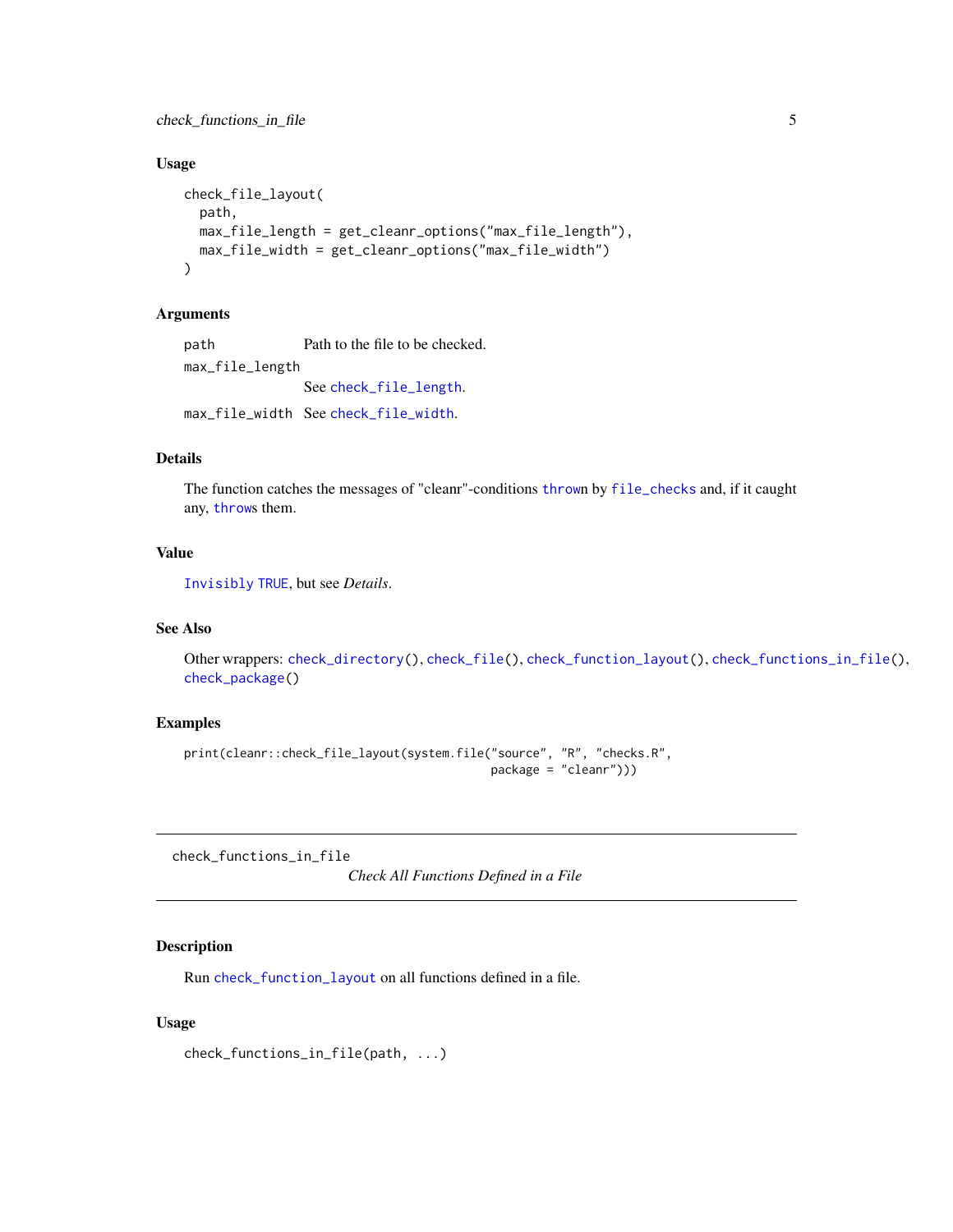#### <span id="page-5-0"></span>**Arguments**

| path     | Path to the file to be checked.                  |
|----------|--------------------------------------------------|
| $\cdots$ | Arguments to be passed to check_function_layout. |

#### Details

The functions catches the messages of "cleanr"-conditions [throw](#page-0-0)n by [check\\_function\\_layout](#page-5-1) and, if it caught any, [throw](#page-0-0)s them.

### Value

[Invisibly](#page-0-0) [TRUE](#page-0-0), but see *Details*.

# See Also

Other wrappers: [check\\_directory\(](#page-2-1)), [check\\_file\\_layout\(](#page-3-2)), [check\\_file\(](#page-3-1)), [check\\_function\\_layout\(](#page-5-1)), [check\\_package\(](#page-6-1))

#### Examples

```
print(cleanr:::check_functions_in_file(system.file("source", "R", "utils.R",
                                                   package = "cleanr")))
```
<span id="page-5-1"></span>check\_function\_layout *Check a Function's Layout*

# Description

Run all [function\\_checks](#page-8-1) on a function.

#### Usage

```
check_function_layout(
  object,
  function_name = NULL,
 max_lines_of_code = get_cleanr_options("max_lines_of_code"),
 max_lines = get_cleanr_options("max_lines"),
 max_num_arguments = get_cleanr_options("max_num_arguments"),
 max_nesting_depth = get_cleanr_options("max_nesting_depth"),
 max_line_width = get_cleanr_options("max_line_width"),
  check_return = get_cleanr_options("check_return")
)
```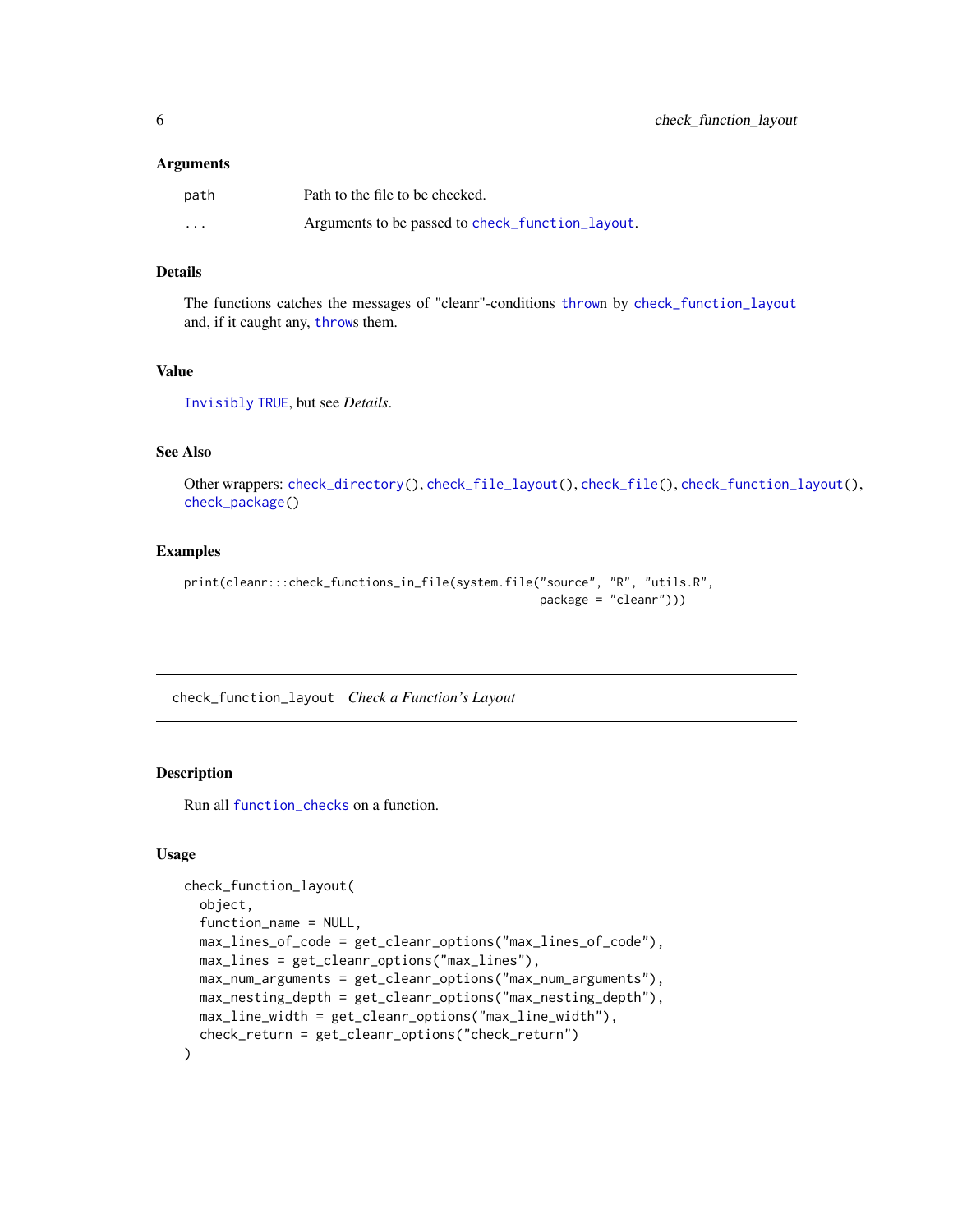# <span id="page-6-0"></span>check\_package 7

#### Arguments

| object            | The function to be checked.                                                                                                                                                                                                        |
|-------------------|------------------------------------------------------------------------------------------------------------------------------------------------------------------------------------------------------------------------------------|
| function_name     | The name to be used for reporting. Stick with the default: If NULL, it is taken<br>from the object given. Argument is used internally to pass function names<br>retrieved via get in the wrapper function check_functions_in_file. |
| max_lines_of_code |                                                                                                                                                                                                                                    |
|                   | See check_num_lines_of_code.                                                                                                                                                                                                       |
| max_lines         | See check_num_lines.                                                                                                                                                                                                               |
| max_num_arguments |                                                                                                                                                                                                                                    |
|                   | See check_num_arguments.                                                                                                                                                                                                           |
| max_nesting_depth |                                                                                                                                                                                                                                    |
|                   | See check_nesting_depth.                                                                                                                                                                                                           |
|                   | max_line_width See check_line_width.                                                                                                                                                                                               |
|                   | check_return See check_return.                                                                                                                                                                                                     |
|                   |                                                                                                                                                                                                                                    |

# Details

The functions catches the messages of "cleanr"-conditions [throw](#page-0-0)n by [function\\_checks](#page-8-1) and, if it caught any, [throw](#page-0-0)s them.

#### Value

[Invisibly](#page-0-0) [TRUE](#page-0-0), but see *Details*.

# See Also

Other wrappers: [check\\_directory\(](#page-2-1)), [check\\_file\\_layout\(](#page-3-2)), [check\\_file\(](#page-3-1)), [check\\_functions\\_in\\_file\(](#page-4-1)), [check\\_package\(](#page-6-1))

# Examples

print(cleanr::check\_function\_layout(cleanr::check\_num\_lines))

<span id="page-6-1"></span>check\_package *Check a Package*

# Description

Run [check\\_file](#page-3-1) on a package's source.

# Usage

```
check_package(path, pattern = "\\.[rR]$", ...)
```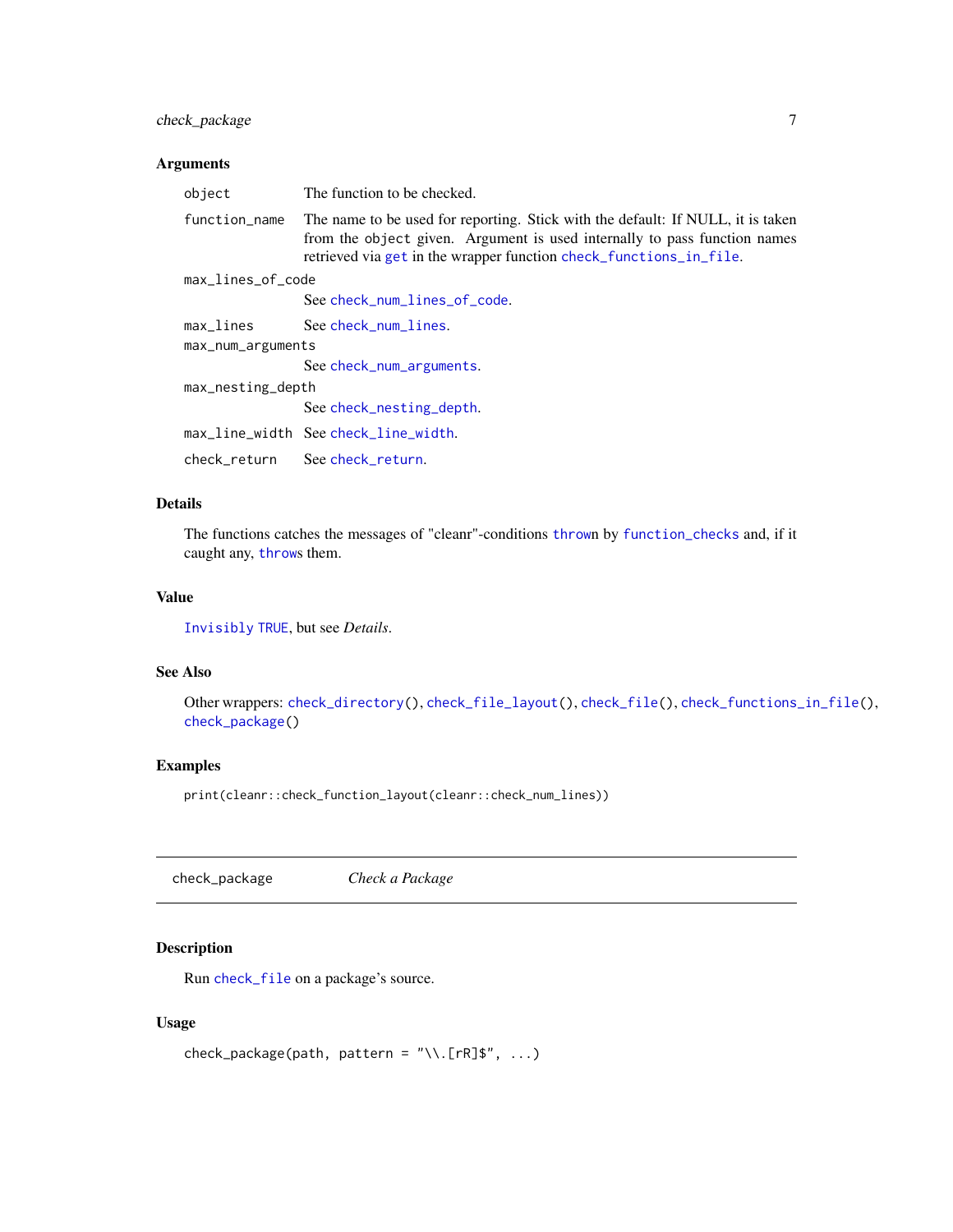#### <span id="page-7-0"></span>**Arguments**

| path                    | Path to the package to be checked.               |
|-------------------------|--------------------------------------------------|
| pattern                 | A pattern to search files with, see list. files. |
| $\cdot$ $\cdot$ $\cdot$ | Arguments to be passed to check_file.            |

# Details

The function catches the messages of "cleanr"-conditions [throw](#page-0-0)n by [check\\_file](#page-3-1) and, if it caught any, [throw](#page-0-0)s them.

#### Value

[Invisibly](#page-0-0) [TRUE](#page-0-0), but see *Details*.

# See Also

Other wrappers: [check\\_directory\(](#page-2-1)), [check\\_file\\_layout\(](#page-3-2)), [check\\_file\(](#page-3-1)), [check\\_function\\_layout\(](#page-5-1)), [check\\_functions\\_in\\_file\(](#page-4-1))

#### Examples

```
# create a fake package first:
package_path <- file.path(tempdir(), "fake")
usethis::create_package(package_path, fields = NULL,
                        rstudio = FALSE, open = FALSE)
directory <- system.file("runit_tests", "source", "R_s4",
                         package = "cleanr")
file.copy(list.files(directory, full.names = TRUE), file.path(package_path,
                                                               "R"))
RUnit::checkTrue(cleanr::check_package(package_path, check_return = FALSE))
```
<span id="page-7-1"></span>file\_checks *File Checks*

### <span id="page-7-2"></span>Description

A set of tiny functions to check that files adhere to a layout style. A file should have a clear layout, it should

- not have too many lines and
- not have lines too wide.

#### Usage

```
check_file_width(path, max_file_width = gco("max_file_width"))
```
check\_file\_length(path, max\_file\_length = gco("max\_file\_length"))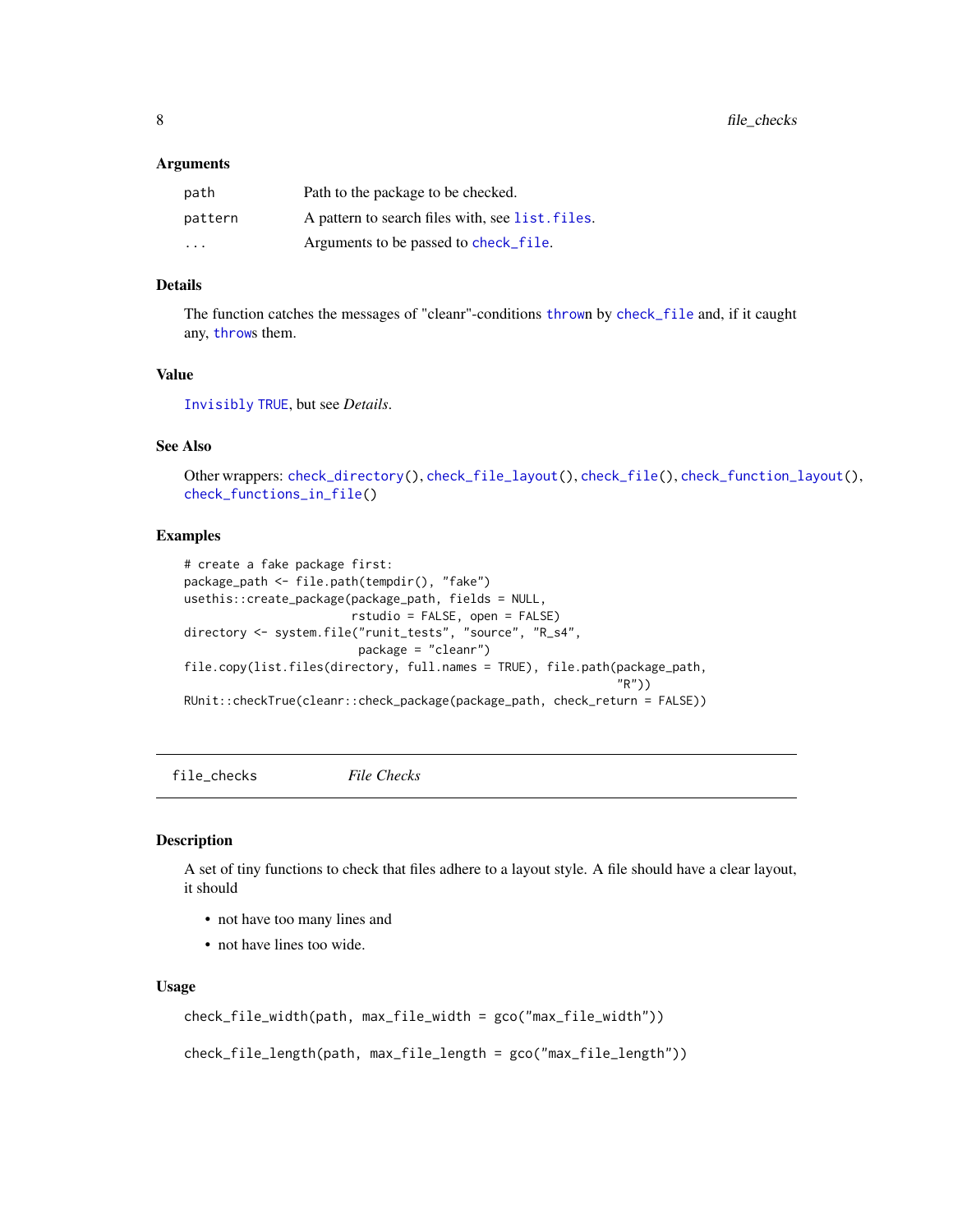# <span id="page-8-0"></span>function\_checks 9

#### Arguments

| path            | Path to the file to be checked.                                                                                                   |
|-----------------|-----------------------------------------------------------------------------------------------------------------------------------|
|                 | max_file_width The maximum line width accepted. Set (preferably via set_cleanr_options)<br>to NULL or FALSE to disable the check. |
| max_file_length |                                                                                                                                   |
|                 | The maximum number of lines accepted. Set (preferably via set_cleanr_options)<br>to NULL or FALSE to disable the check.           |

#### Details

In case of a fail all [file\\_checks](#page-7-1) [throw](#page-0-0) a condition of class c("cleanr", "error", "condition").

#### Value

[Invisibly](#page-0-0) [TRUE](#page-0-0), but see *Details*.

# See Also

Other check functions: [function\\_checks](#page-8-1)

#### Examples

```
print(cleanr::check_file_width(system.file("source", "R", "checks.R",
                                            package = "cleanr")))
print(cleanr::check_file_length(system.file("source", "R", "checks.R",
                                            package = "cleanr"),
                                            max_file_length = 300))
```
<span id="page-8-1"></span>function\_checks *Function Checks*

# <span id="page-8-2"></span>Description

A set of tiny functions to check that functions adhere to a layout style. A function should have a clear layout, it should

- not have too many arguments,
- not have too many levels of nesting,
- neither have too many lines nor
- have too many lines of code,
- not have lines too wide and
- explicitly [return](#page-0-0) an object.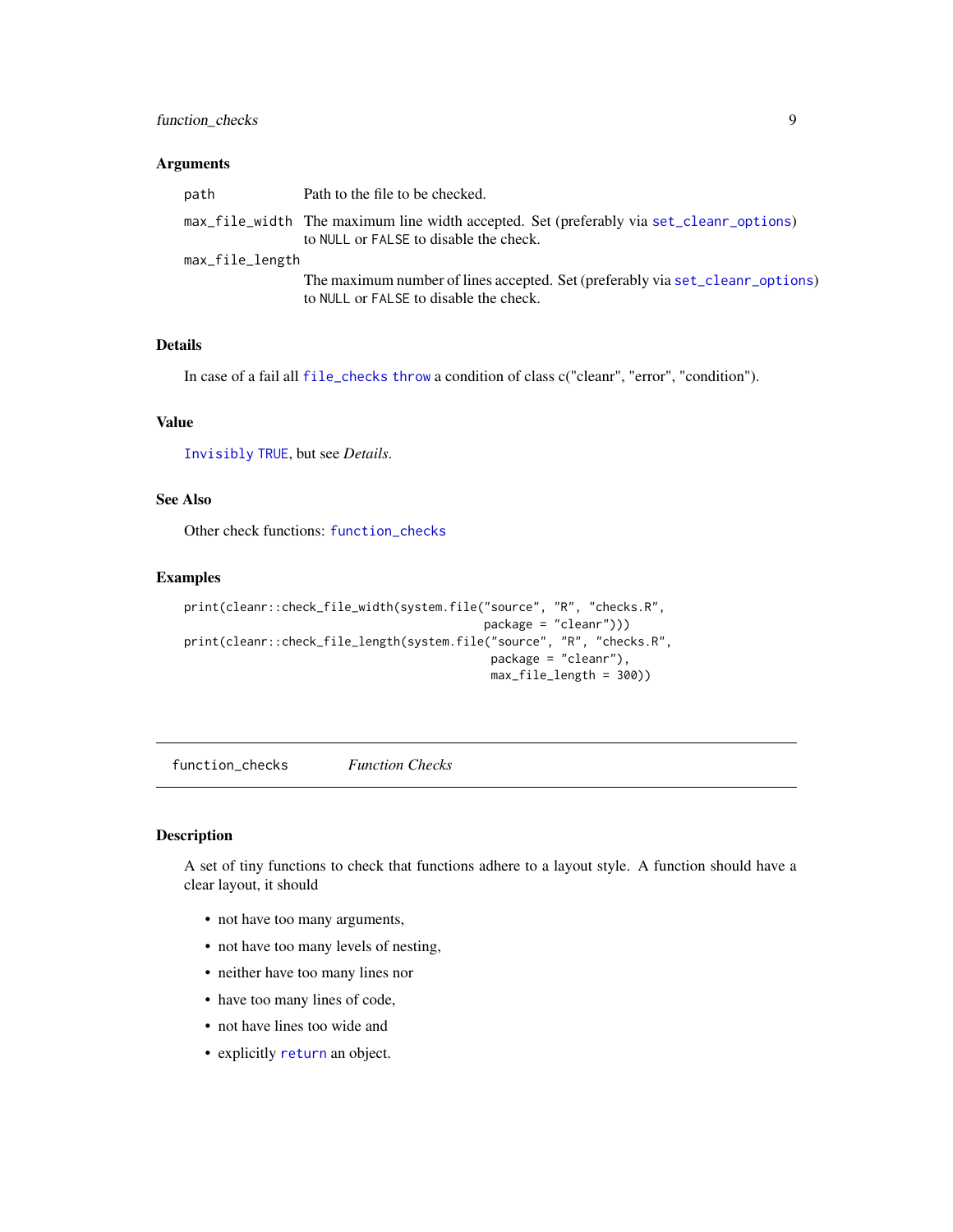#### <span id="page-9-0"></span>Usage

```
check_num_arguments(object, max_num_arguments = gco("max_num_arguments"))
```
check\_nesting\_depth(object, max\_nesting\_depth = gco("max\_nesting\_depth"))

```
check_num_lines(object, max_lines = gco("max_lines"))
```

```
check_num_lines_of_code(object, max_lines_of_code = gco("max_lines_of_code"))
```

```
check_line_width(object, max_line_width = gco("max_line_width"))
```
check\_return(object, check\_return = gco("check\_return"))

#### **Arguments**

| object                 | The function to be checked. Should have been sourced with keep source $=$               |
|------------------------|-----------------------------------------------------------------------------------------|
|                        | TRUE (see get_function_body).                                                           |
| max_num_arguments      |                                                                                         |
|                        | The maximum number of arguments accepted. Set (preferably via set_cleanr_options)       |
|                        | to NULL or FALSE to disable the check.                                                  |
| max_nesting_depth      |                                                                                         |
|                        | The maximum nesting depth accepted. Set (preferably via set_cleanr_options)             |
|                        | to NULL or FALSE to disable the check.                                                  |
| $max$ <sub>Lines</sub> | The maximum number of lines accepted. Set (preferably via set_cleanr_options)           |
|                        | to NULL or FALSE to disable the check.                                                  |
| max_lines_of_code      |                                                                                         |
|                        | The maximum number of lines of code accepted. Set (preferably via set_cleanr_options)   |
|                        | to NULL or FALSE to disable the check.                                                  |
|                        | max_line_width The maximum line width accepted. Set (preferably via set_cleanr_options) |
|                        | to NULL or FALSE to disable the check.                                                  |
| check_return           | Set (preferably via set_cleanr_options) to NULL or FALSE to disable the check.          |

# Details

In case of a fail all [function\\_checks](#page-8-1) [throw](#page-0-0) a condition of class c("cleanr", "error", "condition").

# Value

[Invisibly](#page-0-0) [TRUE](#page-0-0), but see *Details*.

# Warning

[check\\_return](#page-8-2) just [grep](#page-0-0)s for a for a line starting with a [return](#page-0-0) statement (ah, see the code for the real thing). This does not ensure that *all* [return](#page-0-0) paths from the function are explicit and it may miss a [return](#page-0-0) path after a semicolon. It just checks if you use [return](#page-0-0) at all.

# See Also

Other check functions: [file\\_checks](#page-7-1)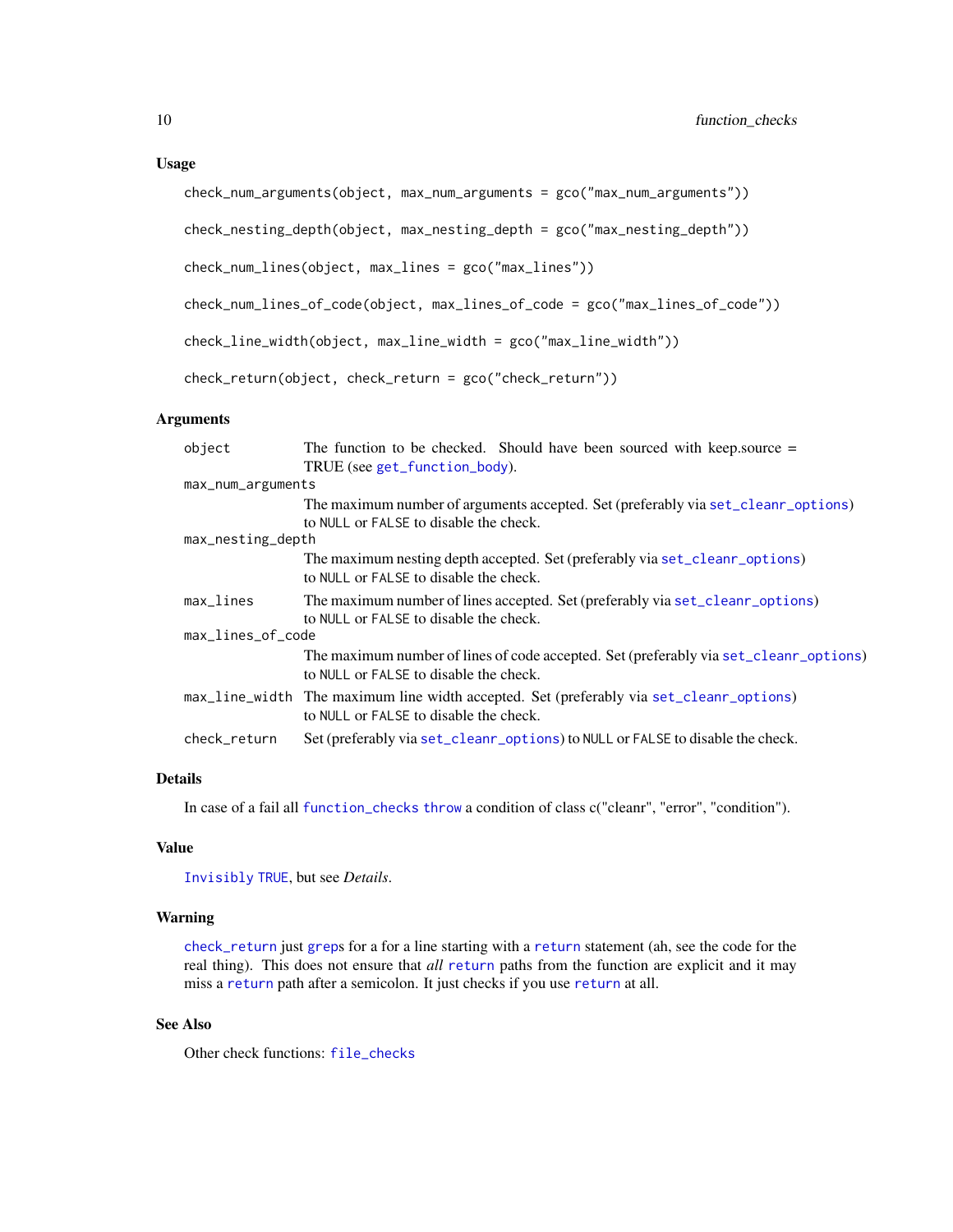# <span id="page-10-0"></span>get\_cleanr\_options 11

#### Examples

```
print(cleanr::check_num_arguments(cleanr::check_num_arguments))
print(cleanr::check_nesting_depth(cleanr::check_nesting_depth))
print(cleanr::check_num_lines(cleanr::check_num_lines))
print(cleanr::check_num_lines_of_code(cleanr::check_num_lines_of_code))
print(cleanr::check_return(cleanr::check_return))
# R reformats functions on import (see
# help(get_function_body, package = "cleanr")), so we need 90 characters:
print(cleanr::check_line_width(cleanr::check_line_width,
                               max_line_width = 90))
```
<span id="page-10-1"></span>get\_cleanr\_options *Get options for* cleanr

# Description

A convenience function for [getOption](#page-0-0).

### Usage

```
get_cleanr_options(..., remove_names = FALSE, flatten_list = TRUE)
geo(..., remove_names = FALSE, flatten_list = TRUE)
```
#### Arguments

|              | See getOption.                    |
|--------------|-----------------------------------|
| remove_names | [boolean(1)]<br>Remove the names? |
| flatten_list | [boolean(1)]<br>Return a vector?  |

### Value

a (possibly named) list or a vector.

#### Note

gco is just an alias for get\_cleanr\_options.

# See Also

Other option wrappers: [set\\_cleanr\\_options\(](#page-11-1)) Other option wrappers: [set\\_cleanr\\_options\(](#page-11-1))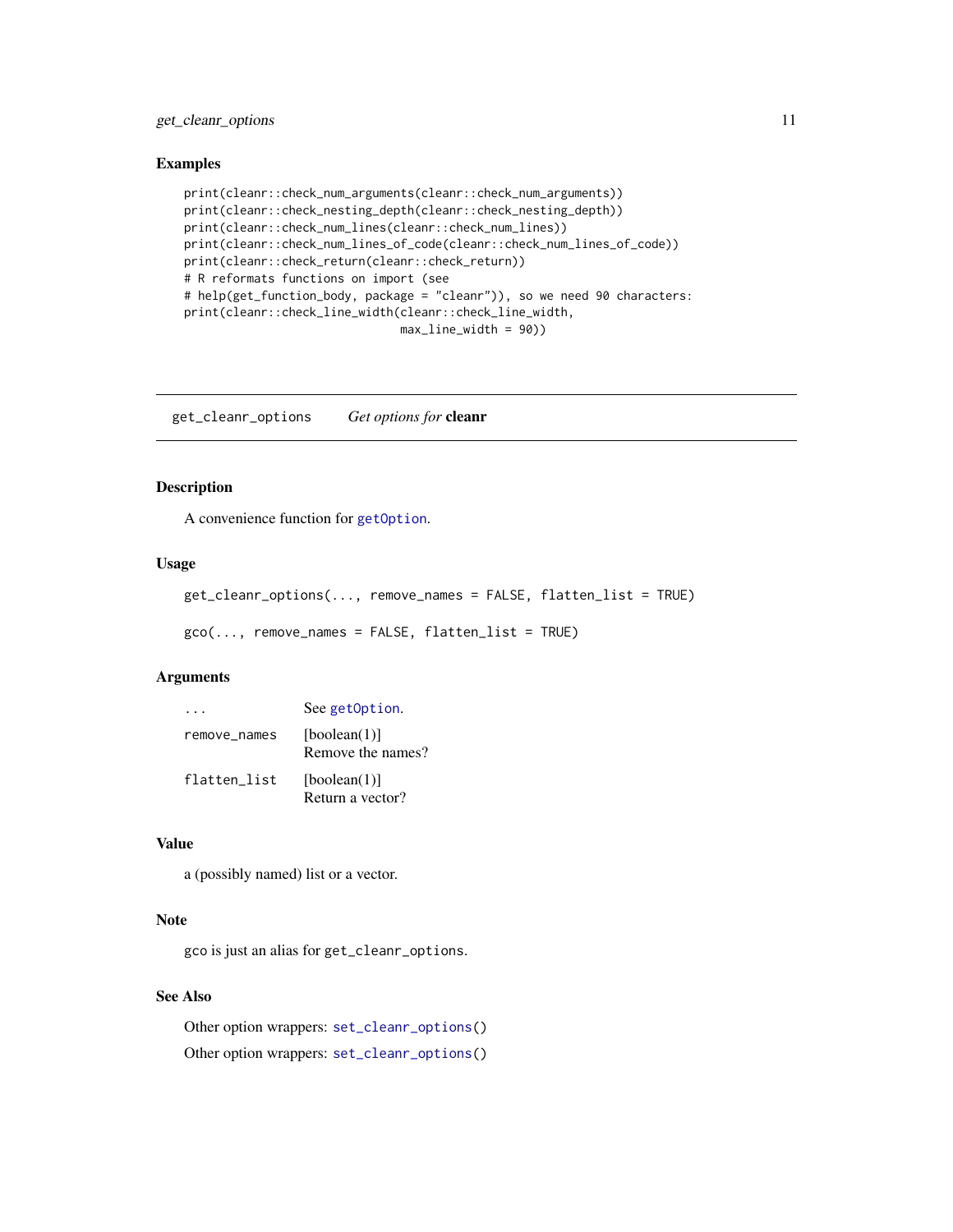#### Examples

```
cleanr::get_cleanr_options("max_lines")
cleanr::get_cleanr_options("max_lines", remove_names = TRUE)
cleanr::get_cleanr_options("max_lines", flatten_list = TRUE)
cleanr::get_cleanr_options("max_lines", flatten_list = TRUE,
                           remove_names = TRUE)
cleanr::get_cleanr_options(flatten_list = TRUE, remove_names = TRUE)
cleanr::get_cleanr_options(c("max_lines", "max_lines_of_code"))
```
<span id="page-11-1"></span>set\_cleanr\_options *Set Options for* cleanr

# Description

A convenience function for [options](#page-0-0).

# Usage

```
set_cleanr_options(..., reset = FALSE, overwrite = TRUE)
```
#### Arguments

|           | See options. See function_checks and file_checks for options to be set                |
|-----------|---------------------------------------------------------------------------------------|
|           | with cleanr. Use get_cleanr_options to get the current values. cleanr's stan-         |
|           | dard defaults are:                                                                    |
|           | max_file_width=80                                                                     |
|           | max_file_length=300                                                                   |
|           | $max$ <sub>Lines=65</sub>                                                             |
|           | max_lines_of_code=50                                                                  |
|           | max_num_arguments=5                                                                   |
|           | $max\_nesting\_depth=3$                                                               |
|           | max_line_width=80                                                                     |
|           | check_return=TRUE                                                                     |
| reset     | [boolean(1)]                                                                          |
|           | Reset all <b>cleanr</b> options to the package's defaults?                            |
| overwrite | [boolean(1)]                                                                          |
|           | Overwrite options already set? Is set to FALSE on package loading to ensure your      |
|           | previously set <b>cleanr</b> options won't get overridden. Just ignore that argument. |

#### Details

cleanr loads a couple of options as defaults for its functions. The defaults are stored in a list element of [options](#page-0-0). All checks (see [function\\_checks](#page-8-1) and [file\\_checks](#page-7-1)) can be disabled by setting the corresponding option list item to NULL or FALSE.

#### Value

[Invisibly](#page-0-0) [TRUE](#page-0-0).

<span id="page-11-0"></span>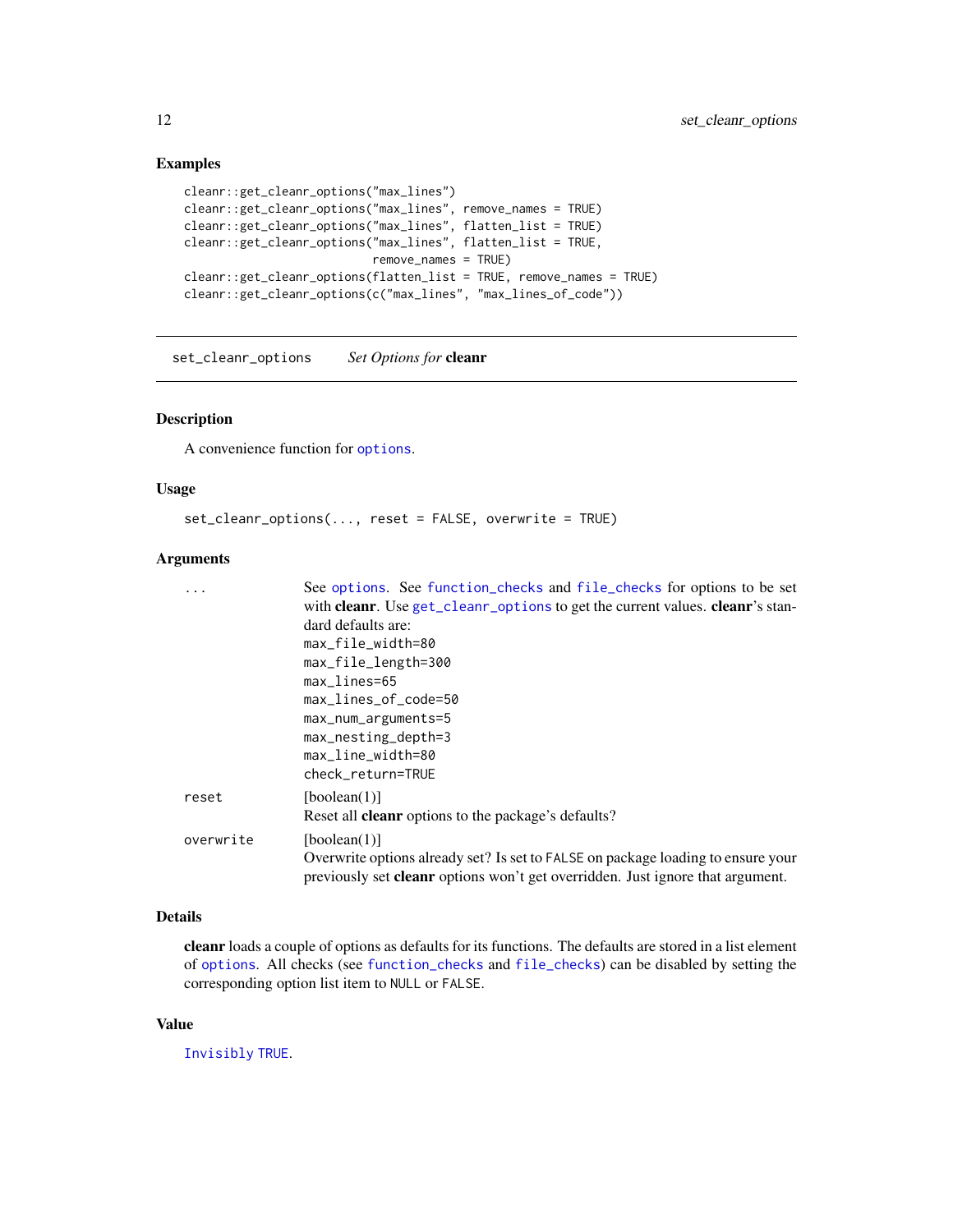### <span id="page-12-0"></span>See Also

Other option wrappers: [get\\_cleanr\\_options\(](#page-10-1))

#### Examples

```
# R.C. Martin's Clean Code recommends monadic argument lists.
cleanr::set_cleanr_options(max_num_arguments = 1)
# R.C. Martin's Clean Code recommends functions less than 20 lines long.
cleanr::set_cleanr_options(max_lines = 30, max_lines_of_code = 20)
# same as above:
cleanr::set_cleanr_options(list(max_lines = 30, max_lines_of_code = 20))
cleanr::get_cleanr_options(flatten_list = TRUE)
# we delete all options and set some anew
options("cleanr" = NULL)
options("cleanr" = list(max_lines = 30, max_lines_of_code = 20))
# fill the missing options with the package's defaults:
cleanr::set_cleanr_options(overwrite = FALSE)
cleanr::get_cleanr_options(flatten_list = TRUE)
# reset to the package's defaults:
cleanr::set_cleanr_options(reset = TRUE)
cleanr::get_cleanr_options(flatten_list = TRUE)
```